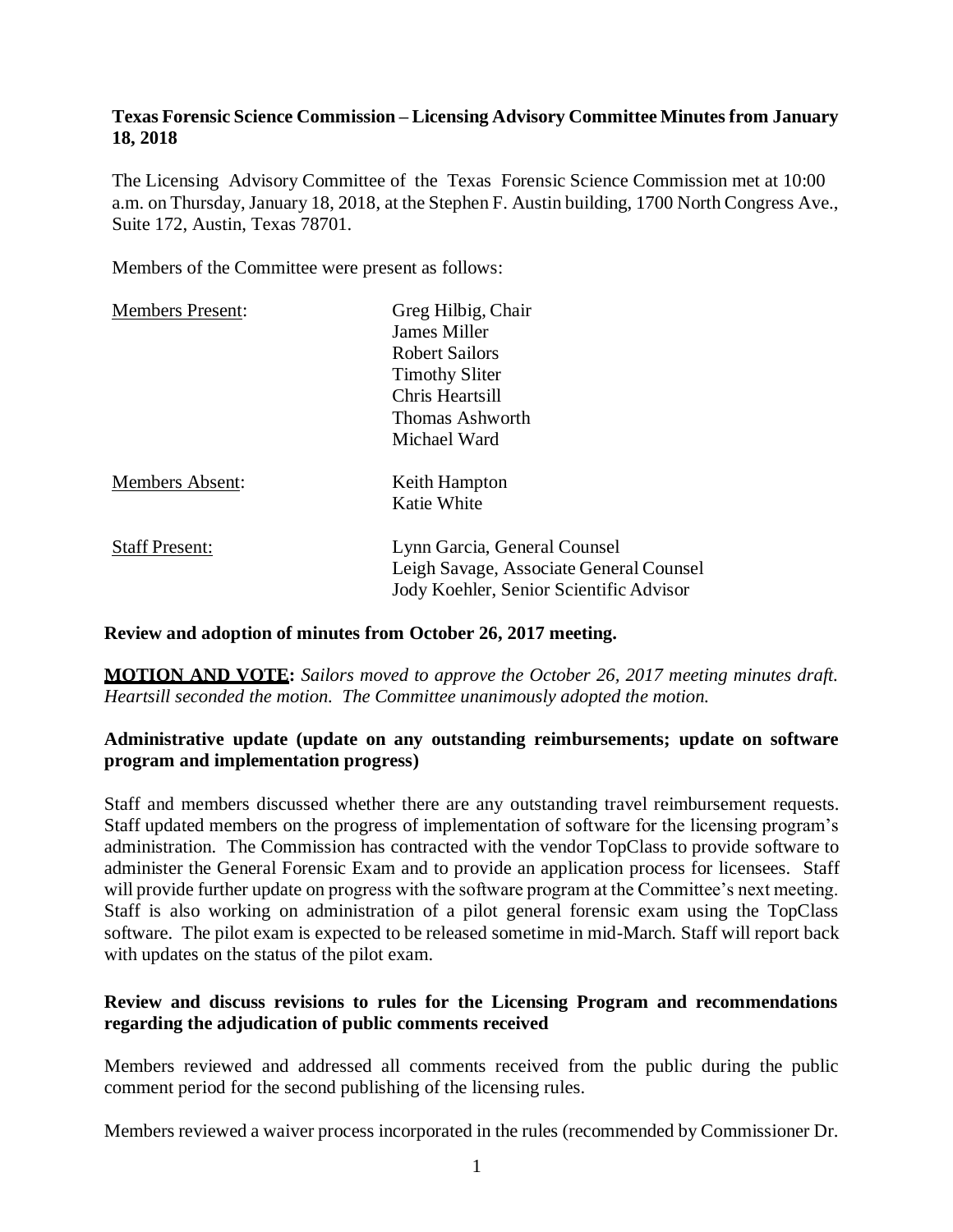Sarah Kerrigan and other members of the public) that allows out-of-state transfers and internally promoting employees an opportunity to show they have a certain number of years' experience and education that will supplant the post-January 1, 2019 specific coursework requirements provided in the licensing rules. Members agreed with the proposed waiver process. Staff will work with the Attorney General's office to determine how clear the parameters of the exemption must be, including whether there needs to be a specific number of years for experience and/or specific education requirements outlined in the waiver section of the rules. Staff will propose the waiver at the Commission's February 2, 2018 quarterly meeting.

Members discussed adding "chemical engineering" to the list of approved degrees that meet the minimum education requirements and specifying "chemical." Some members of the Committee do not believe that just any engineering degree can satisfy the engineering degree requirement (e.g., civil engineering). Staff will incorporate the chemical engineering degree language into the rules.

Members briefly discussed the outstanding Attorney General opinion request on whether postmortem toxicology testing is subject to the accreditation and licensing requirements. Staff is still waiting on a reply to the request.

## **Discuss proposed statistics requirement for examiners applying after January 1, 2019 and development of financially accessible, online statistics course for forensic examiners.**

Members briefly discussed this agenda item during the meeting. Garcia reported she would reach out to Professor Patrick Buzzini at Sam Houston State University to follow up on whether the University is interested in providing an online program that may satisfy the statistics requirement for examiners post-January 1, 2019.

## **Review and discuss draft knowledge based competency requirement documents for each forensic discipline subject to the licensing requirement.**

Members reviewed and discussed the knowledge-based competency components. Roger Kahn, Texas Association of Crime Laboratory Directors President, offered comments. Kahn explained the knowledge-based competency requirements should not be a requirement of licensees at this point. Kahn explained the requirements dictate the laboratories' training programs. Garcia explained the original intent behind the knowledge-based competency requirements—to provide at least some standardization among minimum lab training components that does not exist at this time. Members agreed to stick with the knowledge-based competency requirements as originally proposed.

Members discussed the need for a requirements list for DNA technicians since they are a new category of license. Staff will work on finalizing the knowledge-based competency requirement list for DNA technicians and bring those to the next licensing meeting along with revisions to other knowledge-based competency requirements that mirror the categories of licenses outlined the licensing rules.

Miller suggested that the knowledge-based certification signature forms be posted with the licensees profile on the Commission's website for the public. Staff will work with the web developers on this item. Staff explained this should not be an issue.